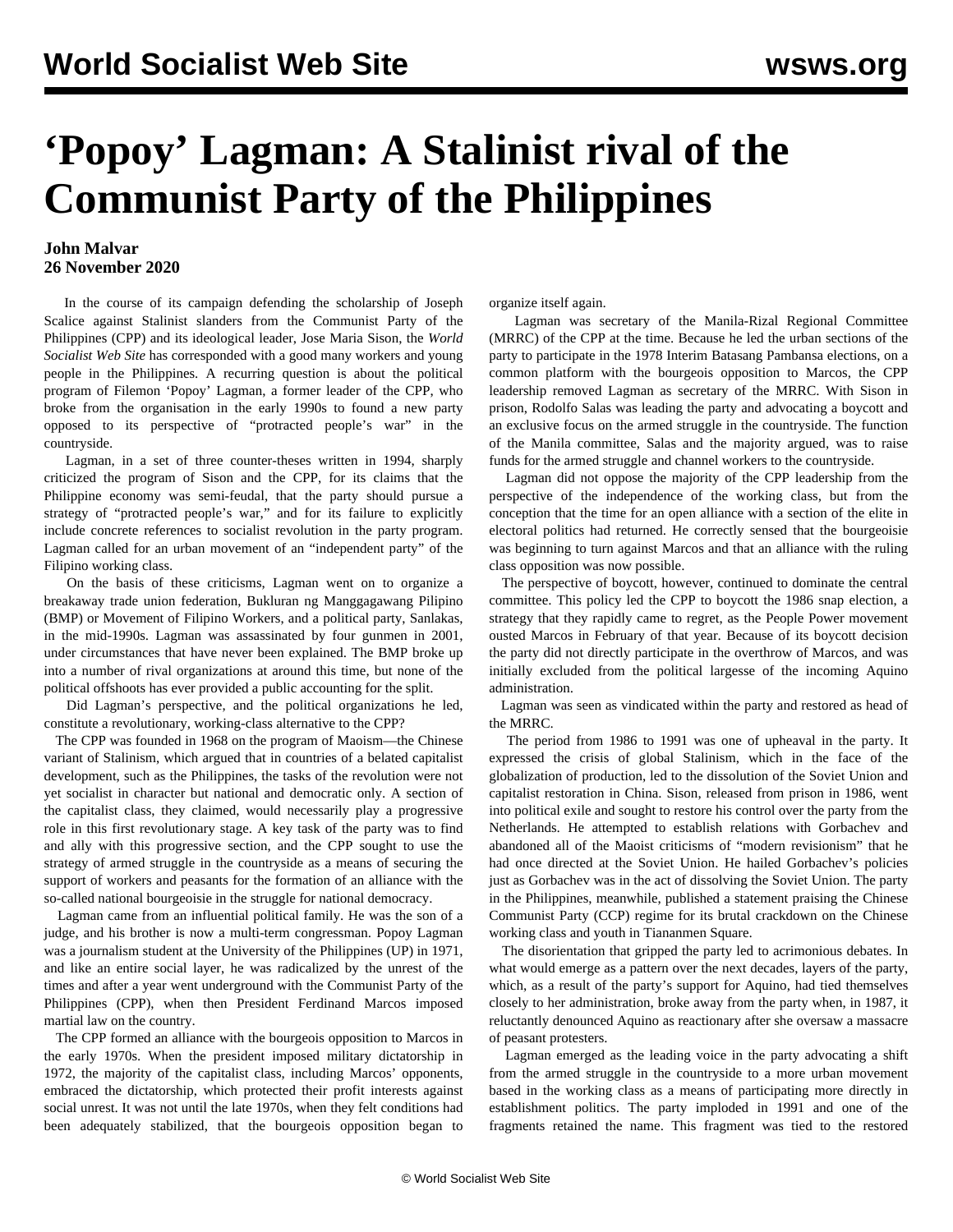leadership of Joma Sison, who denounced his opponents as "Gorbachevites"—having buried his own recent praise of the Stalinist leader—and "Trotskyites."

 Lagman broke from the CPP in 1991 and founded Bukluran ng Manggagawang Pilipino (BMP) and the political party, Sanlakas. As a result of Lagman's political ties to the urban working class and the opposition which he expressed to the protracted people's war of Sison and company, his perspective has long been depicted as representing an orthodox or genuinely Marxist conception in opposition to the Maoism of the CPP. What precisely did Lagman argue?

#### **A variant of Stalinism**

 Lagman's most important writings are his 1994 Counter-Theses, a set of three documents criticizing the political platform of Sison and the CPP. In these documents, Lagman presented himself as a "Leninist," and used passages drawn from the writings of Lenin, without any reference to their historical context or the development of Lenin's thought, as a means of refuting Sison.

 Lagman approached Sison and his politics in the same manner that Sison had approached his own Stalinist rivals in the 1960s—as the great misleaders of the movement, rather than as representatives of Stalinism. Despite all of his criticisms, Lagman shared the core tenets of Stalinism with Sison. Their disagreements were over how best to implement this program.

 Lagman, long engaged in political work that put him in direct contact with working class of Metro Manila, sought to elaborate a strategy that would retain the support of this class and mobilize it behind the Stalinist first stage and its necessary alliance with the national bourgeoisie.

 While Lagman himself might have denied it, his criticisms amounted to an attempt to turn the CPP away from the Maoist variant of Stalinism which it upheld, back toward the Soviet Stalinist perspective: a two-stage revolution and an alliance with the capitalist class, but a party based predominantly in the urban working class and with a program that made explicit references to socialism.

 Drawing on Lenin's 1899 work *The Development of Capitalism in Russia*, Lagman attacked Sison's argument that the Philippine economy was semi-feudal. The Philippine economy, however distorted, was a capitalist economy. It was for this reason, he argued, that the strategy of protracted people's war and its orientation to the countryside and the peasantry was fundamentally incorrect.

 In one of his three documents, *PPDR: Class Line vs. Mass Line*, Lagman criticized Sison's Program for a People's Democratic Revolution (PPDR), for not articulating the class perspective of the proletariat. It was necessary, he insisted, to speak openly of socialism, the supposed second stage of the revolution. Only in this way could workers be won to the socalled national democratic struggle.

 "How does Sison intend to arouse the working class, not only to join the people's revolution but to play a leading role, when he does not even talk about the workers' own revolution—the socialist revolution—and all he talks about is the peoples' revolution!" he wrote.

 In a similar vein, Lagman criticized Sison for never denouncing the evils of capitalism, but only of feudalism and imperialism. If the party did not denounce capitalist exploitation, it would not secure the support of workers, he stated.

 Attacking Lagman, Sison wrote: "It is dishonest, demagogic and utopian to insist that socialism is the immediate goal under conditions that [sic] the people are still dominated and exploited by US imperialism and domestic feudalism."

 In a very revealing response, Lagman exclaimed: "But who is insisting?" Certainly Lagman was not. Like Sison, he told workers that the tasks of the revolution were not yet socialist, but he sought to secure their support by denouncing capitalism and dangling the promise of socialism before them as a future goal.

 Lagman likewise agreed with Sison that in the first stage of the revolution an alliance with a section of the capitalist class was essential. "True, the character of the democratic revolution is, that it is a struggle of the 'whole people,'" he wrote.

 In his second document, "PSR [*Philippine Society and Revolution*]: The Semifeudal Alibi for Protracted People's War," Lagman insistently concluded:

 "After bringing into the forefront and emphasizing more strongly the bourgeois, capitalist basic economic process in the socio-economic evolution of Philippine society, does it mean that the necessity for a people's democratic revolution is henceforth undermined, bypassed and sublimated, and a socialist revolution proposed as the immediate historical task? Nothing of this sort."

 In his final document from the 1994 Counter-Theses, "PPW [Protracted People's War]: A New Type of Revolution of the Wrong Type," Lagman was so determined to uphold the Stalinist two-stage theory that he attacked Sison for supposedly combining these stages. Sison and the CPP, he claimed, were being deceptive—they were attempting to seize power under the banner of national democracy but they intended to secretly use this to immediately implement the socialist stage. Lagman maintained that a protracted period of capitalist development was necessary before a socialist revolution was possible.

 The majority of Lagman's quotations from Lenin are drawn from the earliest stages of Lenin's political development, in particular his writings in 1899. The two-stage theory and the progressive role of the national bourgeoisie, the perspective shared by Lagman and Sison, was the program of Plekhanov and the Mensheviks. In his examination of the suppressed 1905 revolution in Russia, Lenin put forward the perspective of the Democratic Dictatorship of the Proletariat and the Peasantry. While Lenin at this point still argued that a first stage was necessary, he explicitly repudiated the notion that the capitalist class could play any progressive role. It had become a counter-revolutionary class.

 Leon Trotsky agreed with Lenin that the bourgeoisie could play no progressive role. However, in his program of Permanent Revolution, elaborated at the same time, he argued that the working class in carrying out national and democratic tasks of the revolution would be compelled to take socialist measures. The revolution could not be divided into first and second stages. The task of the party was to organize workers for the seizure of power on the basis of a socialist and internationalist program.

 Lenin returned to Russia in 1917 and issued his April Theses, rejecting any support for the bourgeois provisional government and calling for all power to be transferred to the Soviets, which signified the seizure of power by the working class with the support of the peasantry. Lenin abandoned his earlier perspective of the Democratic Dictatorship. Trotsky's program of Permanent Revolution became the guiding principle of the October Revolution. Lenin strongly opposed Stalin and Kamenev who had given "critical support" to the provisional government.

 For all Lagman's talk of an "independent party of the working class," his program was not that of Lenin but of the Mensheviks. His explicit call for an alliance with a section of the capitalism class, meant the political subordination of the working class to the bourgeoisie and the rejection of any fight for its political independence. Where Sison sought to secure the support workers of with reference to a protracted people's war, Lagman sought to do so by abstract denunciations of capitalism and pie-in-the-sky promises of socialism in some political future. Both were Stalinists; their differences were purely tactical.

#### **Political Legacy**

 Sanlakas, the political party founded under the leadership of Lagman, threw itself into electoral politics and in 1996 secured a seat in the House of Representatives. The speeches delivered by Renato Magtubo, the Sanlakas congressman, reveal the class character of Lagman's party. On November 8, 1999, Magtubo delivered a privilege speech in which he told